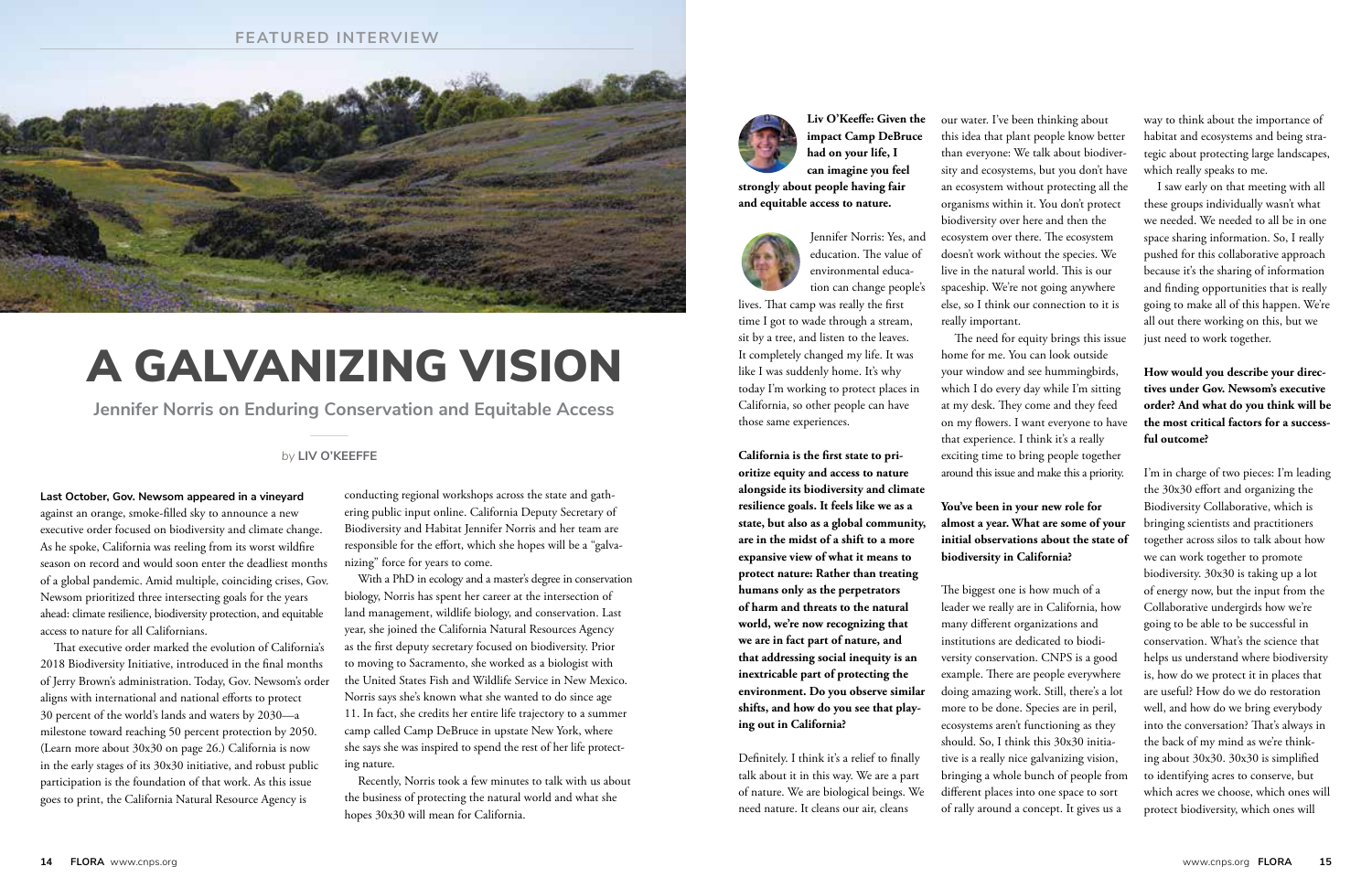help us combat climate change and importantly, increase access to nature for everyone—how we identify those requires all that other knowledge.

### **What do you see as the state's role in understanding and promoting biodiversity?**

Our role is to take a holistic approach to keeping communities healthy and resilient, to be thinking about climate change and our biodiversity and functional ecosystems. There are two parts to that. The first is working within the government to communicate across silos, sharing info about water, talking about climate change, and talking about forest health. The second part is bringing together these larger groups of people to think about how all these things intersect. We really need everybody to get together.

# **Is there a specific example that comes to mind for you on this cross-silo collaboration?**

One is the restoration work in the Central Valley on these multi-benefit floodplain solutions, where we're building flood capacity by allowing water to slow down on fields, as well as growing rice and potentially habitat for birds and food for fish. It's a really interesting intersection of different needs coming together in one space. We're asking lands to do more with less—like all of us, right? There's just not that much land available, so if we can get co-benefits, it's really inspiring.



**How has it been for you to move from a career in science to one shaping public policy?** 

I think speaking like a scientist has been really valuable for my career in public policy. I understand how science is done, and the uncertainty and how we address that. I've always wanted

and grow to appreciate it. That's why I'm so excited about 30x30 and these workshops. People from all walks of life are coming and engaging and talking about their love of nature, which has been amazing.

**Do you have any immediate observations based on what you've been hearing from people in these workshops?**

**I've been impressed by the diversity as we move from region to region. It's partly what you'd expect,** 

# **but it's so rich.**

The things that matter to people in different parts of the state really vary. Their passion is really deep. Tonight, we're going to go to the North Coast, and I expect we're going to hear about redwoods. When we talked in the Central Valley, people were really talking about park-poor communities and agriculture and the desire to protect rivers. When we were in the Sierra, the concern was around forests and wildfire and recreation. So, the differences have been really interesting to see, but there is always a lot of passion around conservation.

**What do you see as the critical success factors and potential barriers to achieving the vision behind 30x30? What will really make or break this effort?**

I see success as making 30x30 an "I'm helping to make 30x30 happen," We're part of this larger movement. To me success will be getting people from What are the challenges? There're a

open-source movement, where everybody can see themselves as part of it. I want a bumper sticker on every car in California. I want people to say, whether it's planting a garden, putting trees in the middle of the urban core, helping rebuild trails in the wilderness. all over the state to rally around this. lot of other things going on at once, a lot of other challenges we face. But what I think 30x30 can offer us is that it's unifying, it's positive. It's not a set of new requirements but a place where we can get excited and forward-thinking and purposeful. I think it's something people want to be a part of because it makes them feel hopeful that we can make a difference.

**There's so much to it, and I see that there is going to be a push to incorporate a lot of platforms and positions. Equitable access is one of the biggest priorities. How do you think 30x30 can increase not only access to nature but representation as well?**

I think this first year is step one: What is the suite of strategies that we can deploy to conserve lands across California, and where should we be targeting those efforts? Then comes in how you manage those lands, which absolutely brings in the equity piece. How do we improve programming and make spaces more welcoming to a broader group of people and provide that access whether it's transportation or bringing school kids out? It's like biodiversity research; there's a whole

other set of principles that we need to unpack and figure out how to deploy those at each place. This is a 10-year or longer, I hope—program, and our work right now is setting the stage for all those important things to happen.

**California is rising to meet so many urgent needs and crises at once. We could tick off the list of things like wildfire resilience, sea level rise, housing, carbon sequestration, transportation. How do you see the state balancing or prioritizing these? What are the best opportunities for multi-benefits?**

I feel really lucky to be part of this administration, because we are really being bold in this space and doing what we can to address a lot of really big issues. Just the fact that they created this position, a deputy secretary for biodiversity and habitat, really elevates that.

All those sorts of balancing questions come down to a particular place. When you get down to the place, and you're talking about something specific like addressing wildfire risk, that's a very site-specific conversation. I think it can be done, and I think we've shown that it can be done. It takes deep thinking and listening to each other and walking out on the land.

**The California Biodiversity Collaborative has identified five guiding principles: Understand, Protect, Restore, Engage and Empower. How do you apply or interpret those principles as you look for those multi-benefit solutions?**

I look at how they fit into our larger goals: Is this advancing our understanding

Photo courtesy of Jennifer Norris

> science to be relevant to conservation. I've always been working at the interface of science and policy and trying to apply that science. So, the most important part of the switchover is being able to talk to people and meet them where they are, helping them to understand these complex ideas and engage with the natural world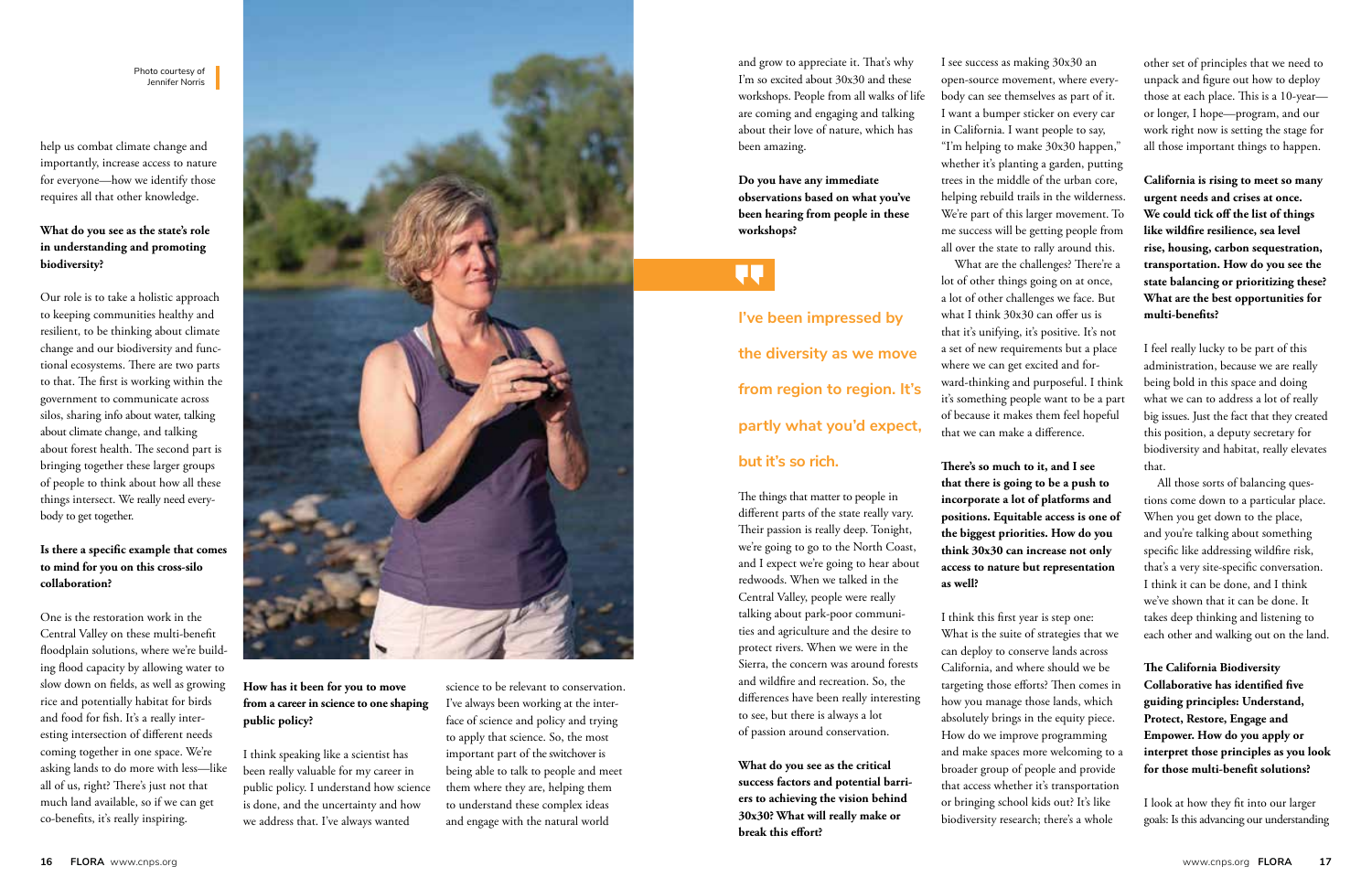of biodiversity in California? Is this helping us protect it? Is this addressing our climate needs? Restoration is obviously a really big opportunity to restore habitat and also provide these other benefits, particularly with wetland restoration, not just along rivers, but along our coasts, addressing sea level rise. There are a lot of opportunities to protect biodiversity and address climate and hopefully get access for people. So, to me I'm thinking about those multi-benefits: climate, biodiversity, access. How are these projects driving on those things, while also keeping in mind our need for economic stability and food supply? Those things are important too, so how do we combine all of them? Regenerative agriculture is another way to protect soils, sequester carbon, and provide for increased biodiversity on working lands.

**At CNPS, we see a few areas where California's goals may be in conflict if not managed skillfully. One example is the tension between habitat preservation and the siting of renewable energy. How do we achieve both for Californians rather than sacrificing one for the other?**

This is when you get away from the site-specific scale and try to think more about the landscape scale, taking into account what you need to accomplish and figure out where you can get that done and not adversely affect biodiversity. You don't want to address it once you're already attached to a particular



site. So smart planning, strategic planning. The Desert Renewable Energy Conservation Plan is a good example of that, so are natural community and habitat conservation plans. These regional plans are really where you're figuring out the places that are really special and how you can protect them. How can we strategically manage our growth and our need for things like energy and put those in places where they will do the least harm? It can be done, but it definitely takes planning.

I think one of our biggest issues in this state is that everything is happening at once. We don't get to put things on a tidy, linear trajectory, so how do we slow ourselves down enough and plan as needed?

I will say those conversations are happening. Exactly those. We've got a big, bold renewable energy goal and a big, bold biodiversity goal, so what's our plan? I have a lot of faith in the ingenuity of California. If anybody is going to do it, it's going to be California.

**How do you think we can successfully balance biodiversity protection with "cutting the green tape"? As we speed up the pace of approval for** 

**things like wildfire-related vegetation treatment projects and carbon sequestration, what do you think is necessary to ensure we're also taking the necessary steps to protect species** 

**and habitat?**

Let me be clear, cutting the green tape is definitely not about throwing out the rules and not protecting the environment. It's about accelerating restoration to get ecosystems working again. It's about finding ways to do the right thing, just more efficiently. There are a lot of really good strategies. They take some up-front investment, but there are ways to not take 20 years to permit a restoration project (and that's not a rare occurrence).

One of the really good strategies is that we have a lot of different agencies involved in permitting restoration projects. So, we're building cross-agency teams where people can work together and share information.

The San Francisco Bay Restoration Regulatory Integration Team is a good example, where they're working on tidal marsh restoration around the Bay. I'm really hopeful that now that they've formed, they're going to really be able to accelerate restoration of tidal marsh, which we need to protect us from sea level rise. We can't wait 20 years for that. That's got to start now. So, that's cutting green tape in my opinion, that

kind of process.

# **For more on 30x30 and how to get involved, see page 24.**



**I have a lot of faith in the ingenuity of California. If anybody is going to do it, it's going to be California.**

The other is a programmatic approach, where you get one permit for multiple projects. It's the same thing over and over again. It's really about trying to get those things in place, so we're not reinventing the wheel for every restoration project we come across. We've got to start restoration at scale. We've got a lot of degraded systems, and we can't just protect our way out of biodiversity or the climate crises. We've got to start to fix some of what's broken, and cutting the green tape is part of that.

# **How can organizations like CNPS be most effective in promoting and supporting the state's conservation goals?**

I have two answers: One is keep doing what you're doing. I think of CNPS as a scientific organization. Keep doing the really good basic research that's going to help us protect biodiversity where we need to and restore habitat. The other part is to stay engaged. Keep helping people understand the importance of the conversation. Keep them engaged as part of this larger conversation about how we're all part of these ecosystems. Be a voice for support for programs like 30x30 because as we said earlier, there're a lot of other things going on. We want people to understand that this can't be something that is nice to have. This is something we need for ourselves. We need to protect this place we love.

Norris with the Department of the Interior's Secretary Sally Jewell and John Kopchik, executive director for the East Contra Costa Habitat Conservation Plan, at a discussion with community leaders about landscape level conservation efforts. Photo: U.S. Fish and Wildlife Service